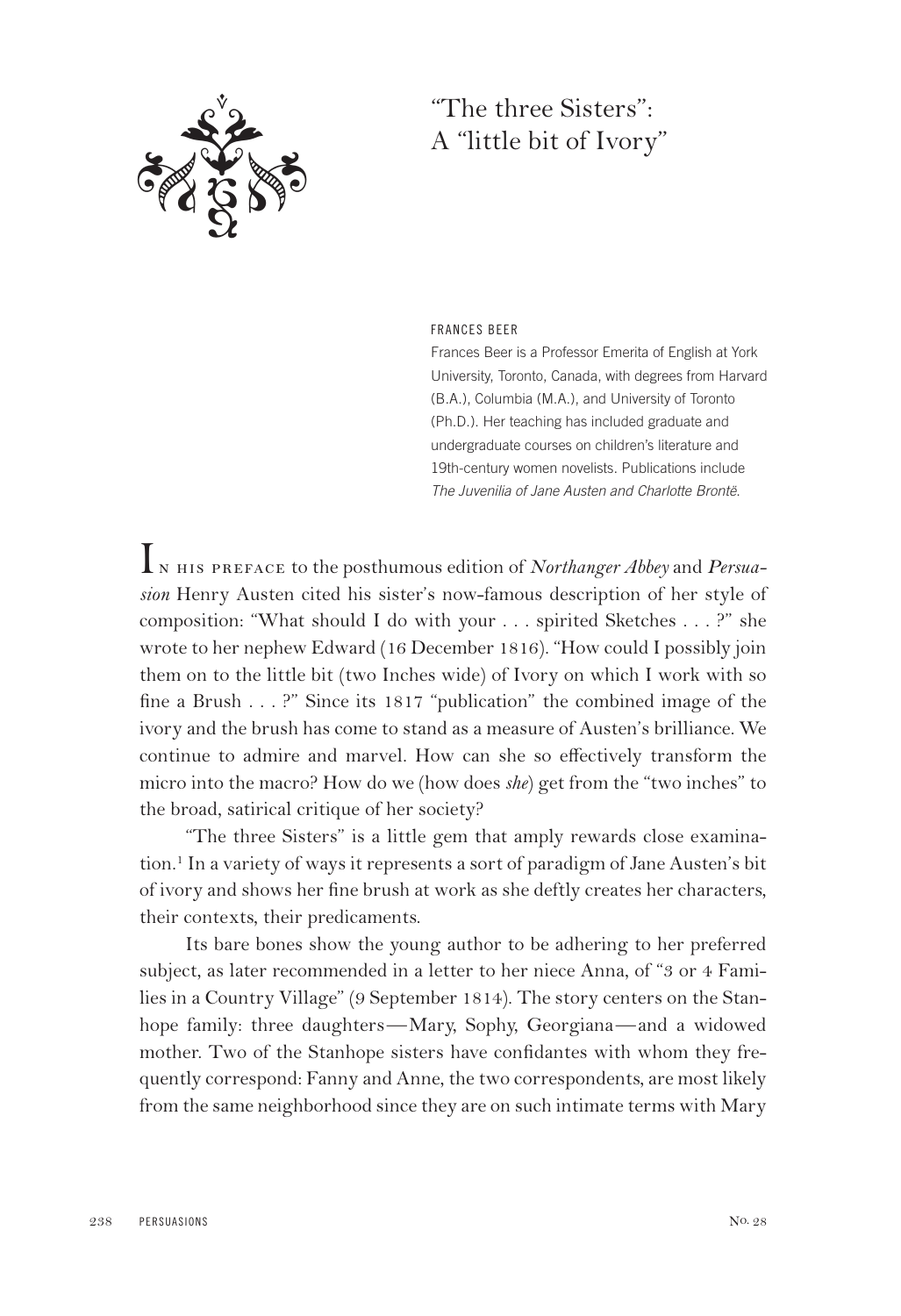and Georgiana, and share a knowledge of their family and its dynamics (perhaps they too are sisters). The Stanhopes' immediate friends, Jemima and Kitty Dutton, live within walking distance. Mr. Watts, in search of a bride, must also live nearby. Georgiana describes him as "Our neighbour" (61), and he is often to be found at the Stanhopes' home. The apparent outsider, Mr. Brudenell, is nonetheless on comfortable terms with the Duttons and evidently connected to their family by marriage. We know that the community is comprised of more families since the giving of balls is assumed, but these are the few that Austen focuses on. Here is one way in which "The three Sisters" is a little bit of ivory.

"The three Sisters" (composed in 1792 or 1793) is a short fragment, consisting of four letters (Georgiana's first consists of two parts, written on a Wednesday and a Friday, so perhaps we should say there are actually five). Yet despite its brevity "The three Sisters" manages to blend important elements of both "Love and Freindship" (1790) and *Catharine* (1792): it includes the satirical hilarity of the early juvenilia, as epitomized in the sparkling "Love and Freindship"; and, along with the elegant *Catharine*, it foreshadows the mature novels. Together, the burlesque and the realistic cooperate to enhance Austen's social and moral message, revealing the corrupt tendencies of her society and allowing for the development of her protagonists. As Margaret Drabble remarks, "In some of the shorter fragments there are also hints of another Jane Austen, a fiercer, wilder, more outspoken more ruthless writer, with a dark vision of human motivation (how brilliantly those three sisters battle, in unredeemed sibling rivalry!) . . ." (xiv). So as it ranges from parody to darker social satire, "The three Sisters" is also a true bit of ivory.

There are many reasons that we are drawn, and re-drawn, to Jane Austen's juvenile works—and to their spirited author. They show her literary precocity, and the ways she was commenting on what she'd been reading and thinking about as she developed her own style and agenda. In their wit and adolescent energy the juvenilia show her unabashed iconoclasm, and effervesce with a sense of irreverent mischief. As Margaret Doody notes, the juvenilia are "disconcertingly sophisticated" (103).

"Jane Austen," says A. Walton Litz, "was a supremely conscious artist, and the best evidence of her awareness lies in her incisive criticism of the fiction of her own age, [which can be] found in the burlesques and parodies of her early career" (3). Though composed in a spirit of fun, her first writings imply an unequivocal disdain for the abuse of language and reason, for a tradition that relied on "improbable plots" and "emotional titillation" (Litz 5).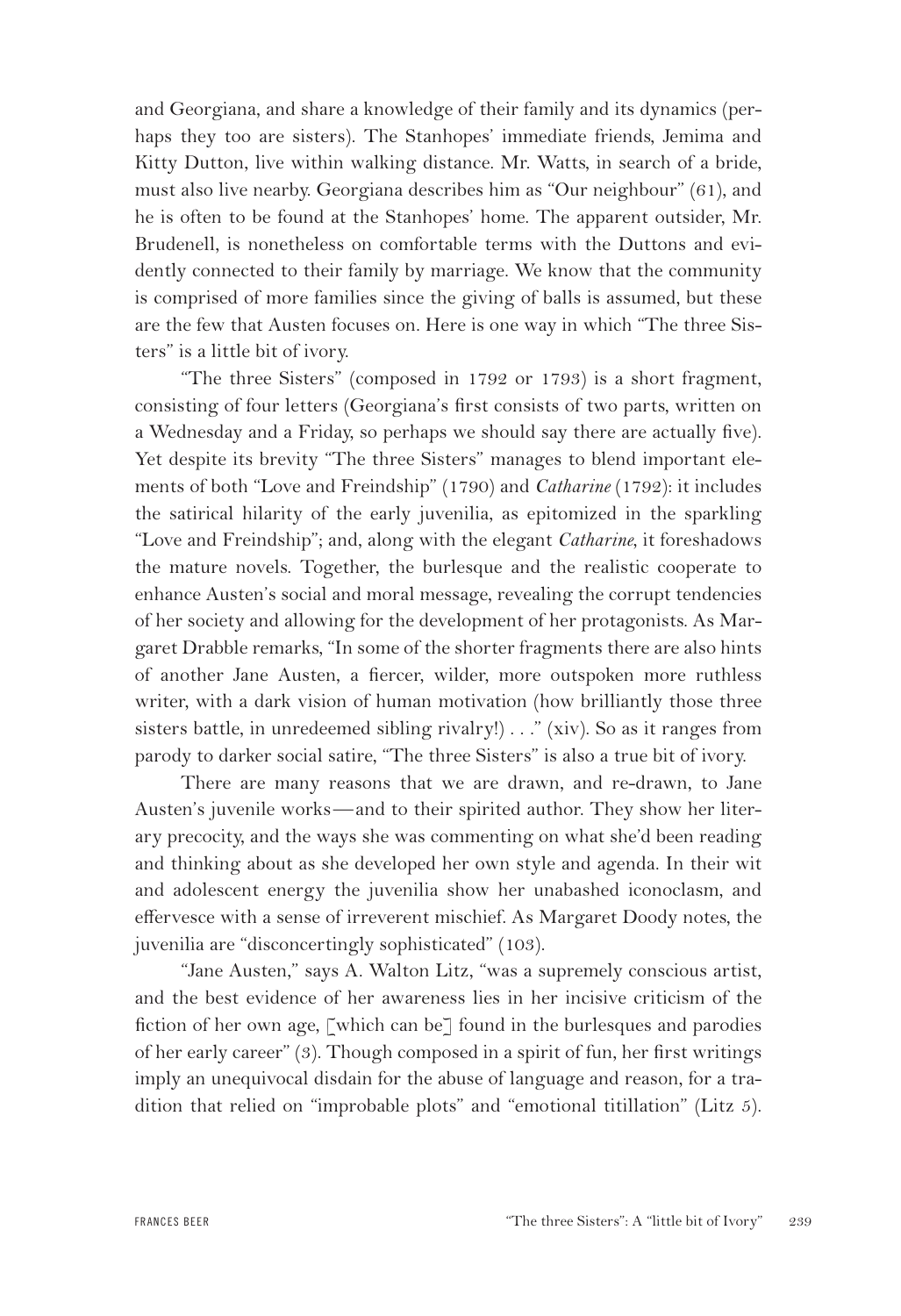Austen was well-read, and "measured her own talents against those of other writers" (Litz 3, 5; also Lascelles 41 ff.). In F. R. Leavis's words, "her relation to tradition is a creative one. . . . Her work, like the work of all great creative writers, gives meaning to the past" (5). Beneath the burlesque surface lies an implied preference for the company of those whose work she admired (e.g., Johnson, Richardson, Burney, Edgeworth). Edward Copeland remarks that as Austen challenges the "consumerized sentiment" of the *Lady's Magazine*, she links herself with the "higher literary tradition . . . and asserts her own social claims, as a writer, to the upper ranks of society" (159). So in her feisty literary spoofs and her tacit tribute to her gurus, the two inches of ivory are, even in the early juvenilia, already evident.

A recent article by Emily Auerbach examines the ways Austen's relatives apparently sought to create an idealized posthumous image that can in fact only have been a very partial one. In his "Biographical Notice," notes Auerbach, brother Henry stressed her "piety and . . . humility"; he favored adjectives such as "kind, happy, and tranquil" (32), but he failed to mention that she wrote "saucy adolescent burlesques" or that she discussed the difficulties of talking with her neighbors "because of 'their bad breath'" (31). According to Henry, Jane "never spoke an unkind word to anybody or had anything but sweet thoughts" (Auerbach 32)—which, having read the scathing portrayals of her many selfish characters, we know can hardly have been the case. Cassandra's burning of so many of her sister's letters could be seen as complicit with this softening tendency. "Together," says Auerbach, "Henry and Cassandra Austen carefully destroyed or sprayed verbal perfume on portions of their sister's letters . . ." (32). Nephew James Edward Austen-Leigh subsequently contributed to this project. The emendations made to the Jane Austen letters reprinted in his 1870 *Memoir* combine to dull the barbs so the image that emerges is of a more polite Austen than is apparent in the unexpurgated originals.

Thankfully, the insistent satirical undercurrent of Austen's mature novels comes through loud and clear in the juvenilia. She was an exceedingly sharp critic, both literary and social, from the very start. So we must be grateful to the youthful writings, as they help us to get to know her better. Here the juvenilia's bit of ivory turns out to be of major importance as it qualifies the image of the pious aunt who had no interests or ambitions beyond her family.

"The three Sisters" is of particular value because it shows Austen in transition, moving from parody towards a more sober social commentary. It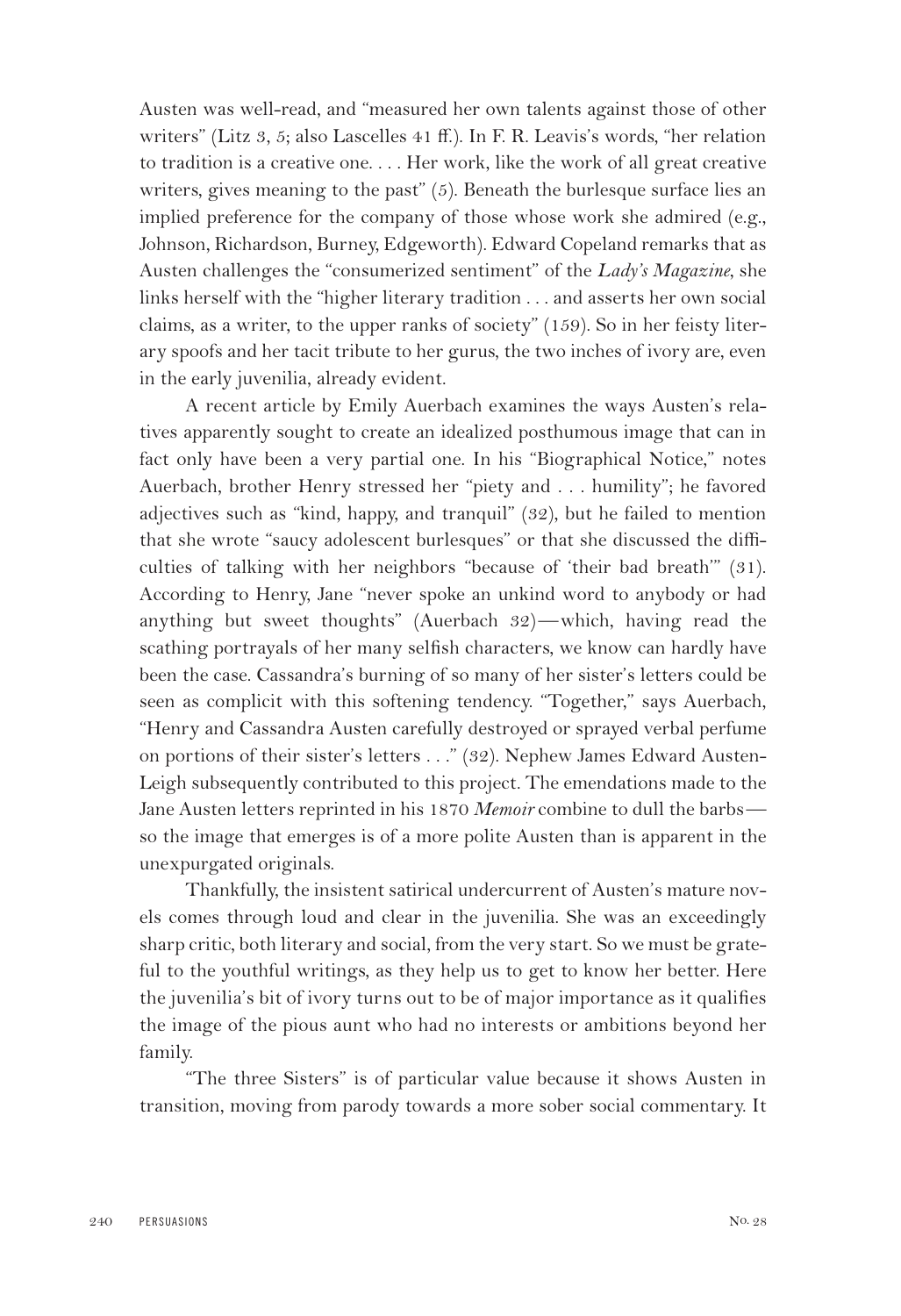includes both absurd eighteenth-century 'types,' and a set of more realistic characters, who together collaborate to offer a critique of the profoundly classist, materialist society into which Jane Austen was born. At the one extreme, the risible Mr. Watts is as close to pure caricature as Elfrida, Frederic, and the rest of the belovéd juvenilia crowd; in his obsessive nature Watts recalls a range of stock literary antecedents. On the other hand, the alluring, threedimensional Mr. Brudenell seems to foreshadow future rakes. And in its graphic account of the sordid marriage game, and the hypocrisy and greed it entails, "The three Sisters," argues Litz, "explores motives of economic and social aggression which appear in all her mature novels" (25; also Southam 35, Fergus 52, Knuth 100). Once again, as it shows the transition from parody to social commentary and looks forward to the syntheses of the later works, we encounter that magical bit of ivory.

# $\infty$

Much good work has been done on Austen's literary antecedents, and the various uses she makes of them; so an examination of the ways in which "The three Sisters" predicts the mature novels would seem appropriate. Most obviously, it foreshadows *Pride and Prejudice.* As Q. D. Leavis observed, the "second sister [Sophy] is . . . Jane Bennet and the youngest . . . [is] Elizabeth" (74). In her eagerness to secure Mr. Watts for one of her daughters, Mrs. Stanhope is indeed quite like Mrs. Bennet. And the odious Mr. Watts certainly looks forward to the odious Mr. Collins.

"The three Sisters" includes other foreshadowings as well, as a more detailed consideration of plot reveals. As the eldest, Mary has received an offer from Mr. Watts. She detests him but also wants to be the first married. Because their mother has decreed that if Mary won't have him one of the other two shall, Mary decides she'll have him, though clearly she and Mr. Watts are at acrimonious odds over everything. The day after Mary accepts Watts the Stanhope sisters go to visit the Duttons. As Mary parades her "'triumph' and preens herself" (Southam 35), it's clear that Kitty and Jemima are horrified at the idea of marriage to Mr. Watts. Mary is oblivious. At the Duttons' we then encounter the mysterious Mr. Brudenell; his scorn for Mary, who continues to act the fool, is patent. The fragment concludes with another grotesque conflict between Mary and Watts; Mrs. Stanhope, indifferent to the couple's total incompatibility, effects a truce.

In "The three Sisters" we find the required 3 or 4 families, and the bit of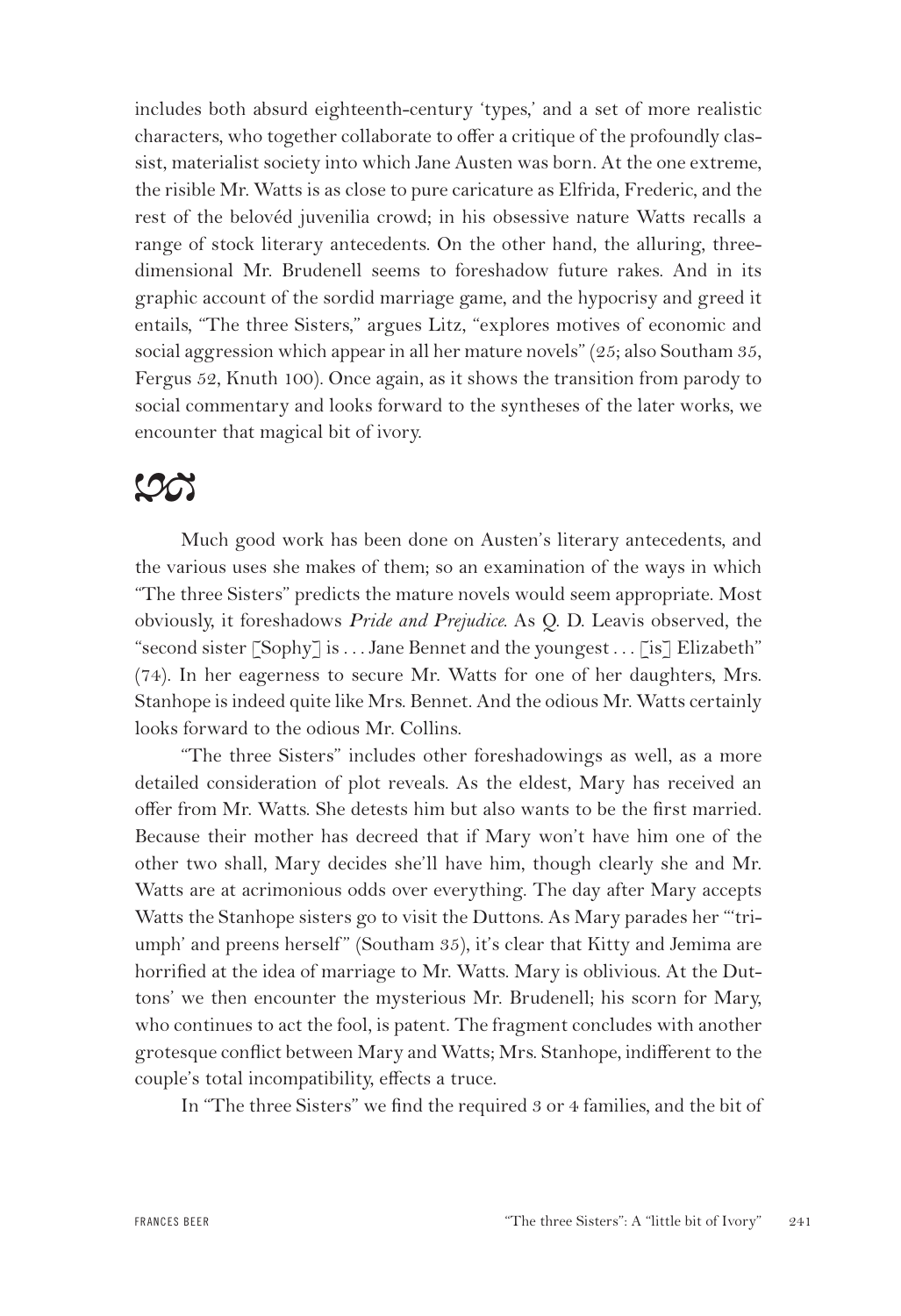ivory here succinctly predicts the drama to come, including an impressive range of elements: the ruthless lengths to which the mercenary mother will go to acquire an 'eligible' suitor for the advantage of her family and her *own* future well-being; the crass misogyny of a system that encourages the selling of a daughter to someone so indisputably repulsive; the pathos of a situation that turns sisters against one another; the implied/underlying fear of what will happen to young women who don't marry; the claustrophobic social scene. Even as these serious themes are established, Mary and Watts continue to provide an effective satirical counterpoint. In the plot alone we see evidence of the particular transitional brilliance of "The three Sisters."

Character, of course, is at least as important as plot, and in its blend of parody and social commentary the fragment may be seen to predict both the heartless Fanny Dashwood and the compassion of Colonel Brandon. Christine Alexander and David Owen remark that "The three Sisters" shows "sustained seriousness," and "though epistolary [it achieves a great] degree of narrative transparency and realism" (60). That seriousness and realism are largely accomplished through the portrayal of the characters: again, within the difficult strictures of the epistolary format, Austen's fine brush is busily at work.

As the story's center, the Stanhope family must be first considered. Since Georgiana and Mary write the actual letters, we most clearly "hear" their voices, and so they are the most fully presented. But within their letters each records extensive dialogue. The effect of the letters, then, is two-fold. First, the writers address their correspondents, telling them "what happened," and in this way we hear them, directly. Second, they document conversations they took part in: these "records" of direct speech thus acquaint us in some detail with the other characters in the drama.

Georgiana's epistolary voice serves to characterize her in a number of ways. Like Elizabeth Bennet, she is vibrant, lively, witty, intelligent and irreverent. As she reports to her correspondent, Anne, it is she who devises the scheme to trick Mary into accepting Mr. Watts. Beyond Georgiana's cleverness there is also an implied understanding of the brutal life-and-death nature of what they're dealing with: she shows few qualms about sacrificing Mary but only because she must save Sophy—who, she fears, would accept Watts out of "Good nature & Sisterly affection" (61). As a narrator, Georgiana inspires our confidence, is eminently dependable. We understand that she is open and honest in her letters and has a precise memory; that she writes so soon after the fact better allows her to report conversations and events with particular accuracy.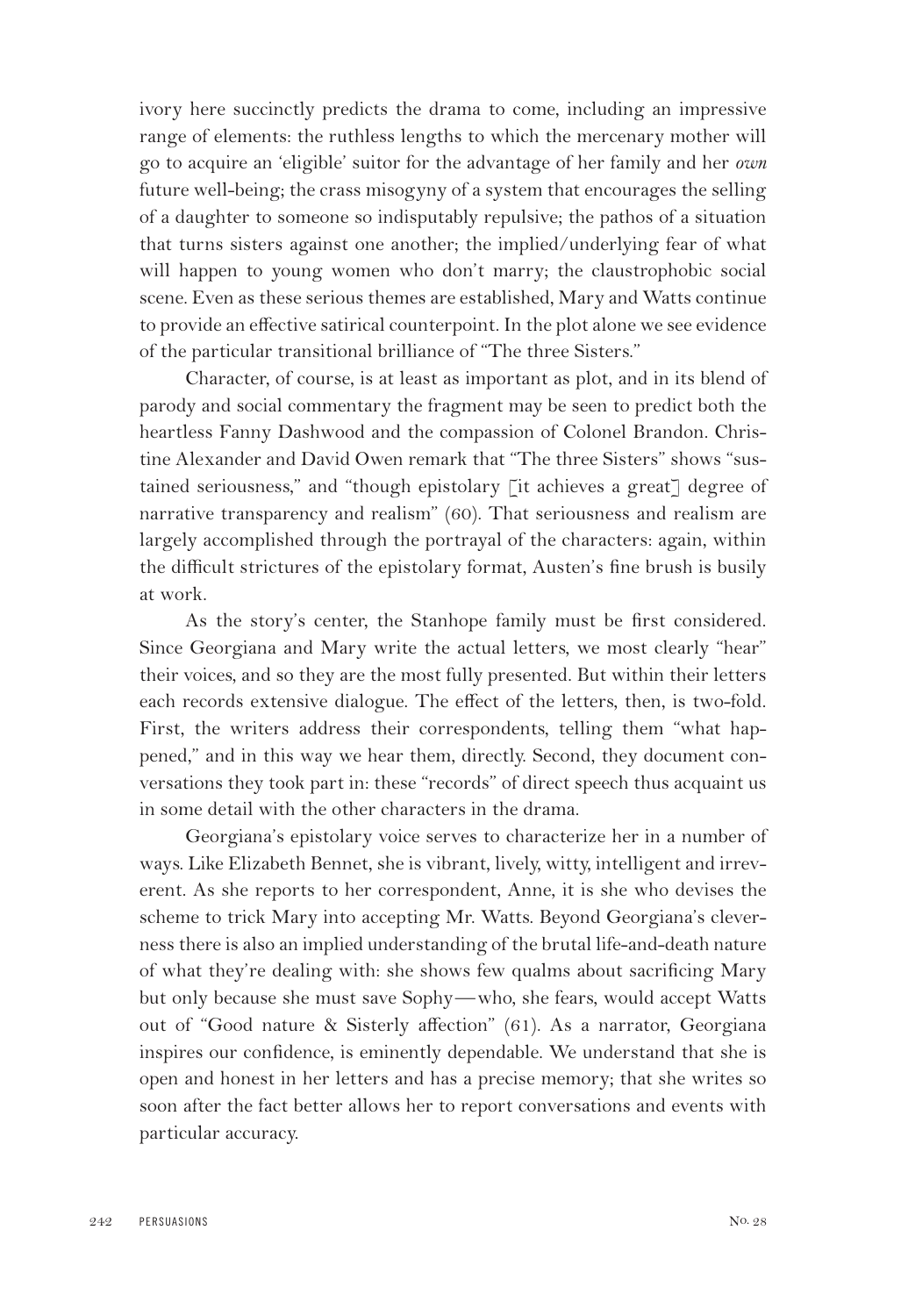Here she recounts a scene with Sophy, as communicated to her friend. "My dear Anne," she writes. "Sophy and I have just been practising a little deceit on our eldest Sister . . ." (60). Georgiana recounts the scheme but also the trouble she had convincing her gentle sister to overcome her scruples: "'how can I hope,'" asks Sophy, "'that my Sister may accept a Man who cannot make her happy'" (61). Georgiana sees she must make use of her wit and draws a playful, idealized portrait of Watts that only serves to underscore his odiousness:

"[H]is temper . . . has been reckoned bad, but may not the World be deceived in their Judgement.  $\Gamma$ .  $\Gamma$ ? They say he is stingy; We'll call that Prudence. They say he is suspicious. *That* proceeds from a warmth of Heart always excusable in Youth. . . ." (62)

(In fact, Watts is 32, only a few years younger than Colonel Brandon of the flannel waistcoats.) Now Sophy cannot help but laugh. Georgiana continues, "However . . . I am resolved. . . . I never would marry Mr Watts were Beggary the only alternative. So deficient in every respect! Hideous in his person and without one good Quality to make amends for it'" (62). At length, with more laughter, Sophy agrees to the deception. Through this exchange, Georgiana includes enough of her older sister to let us see Sophy's sweetness and vulnerability. Unlike Mary, Sophy would be utterly destroyed by marriage to Watts. In contrast, writes Georgiana to Anne, Watts and Mary "will probably have a new Carriage," and perhaps a Phaeton, "which will be paradise to her. . . . These things however would be no consolation to Sophy or me for domestic Misery." Georgiana concludes with this telling sentence: "Remember all this & do not condemn us" (63).

In this three-page letter Georgiana gives us a world of information. Her lively intelligence and independent spirit come through most strongly. We also see her great devotion to Sophy, and can infer her role as protector of her sister, who, despite being older, is less tough. The trick that Georgiana is suggesting is not a pretty one, and it says something for Sophy that she tries to resist, even though she is the next victim in line. In this letter Georgiana reveals an unqualified trust in Anne, evidently a dear friend who is also aware of the realities they face. She does not need to explain to Anne her revulsion at a social situation that so baldly fosters greed. She trusts Anne to delight in the cleverness of her scheme, but also, with her final sentence, asks Anne not to condemn: she knows that deceiving Mary is not admirable. Her integrity is further indicated in her insistence that poverty is better than prostitution—selling oneself for financial security. As Lloyd Brown observes, "most of the letters . . . are assigned to the pen of Georgiana Stanhope, whose ironic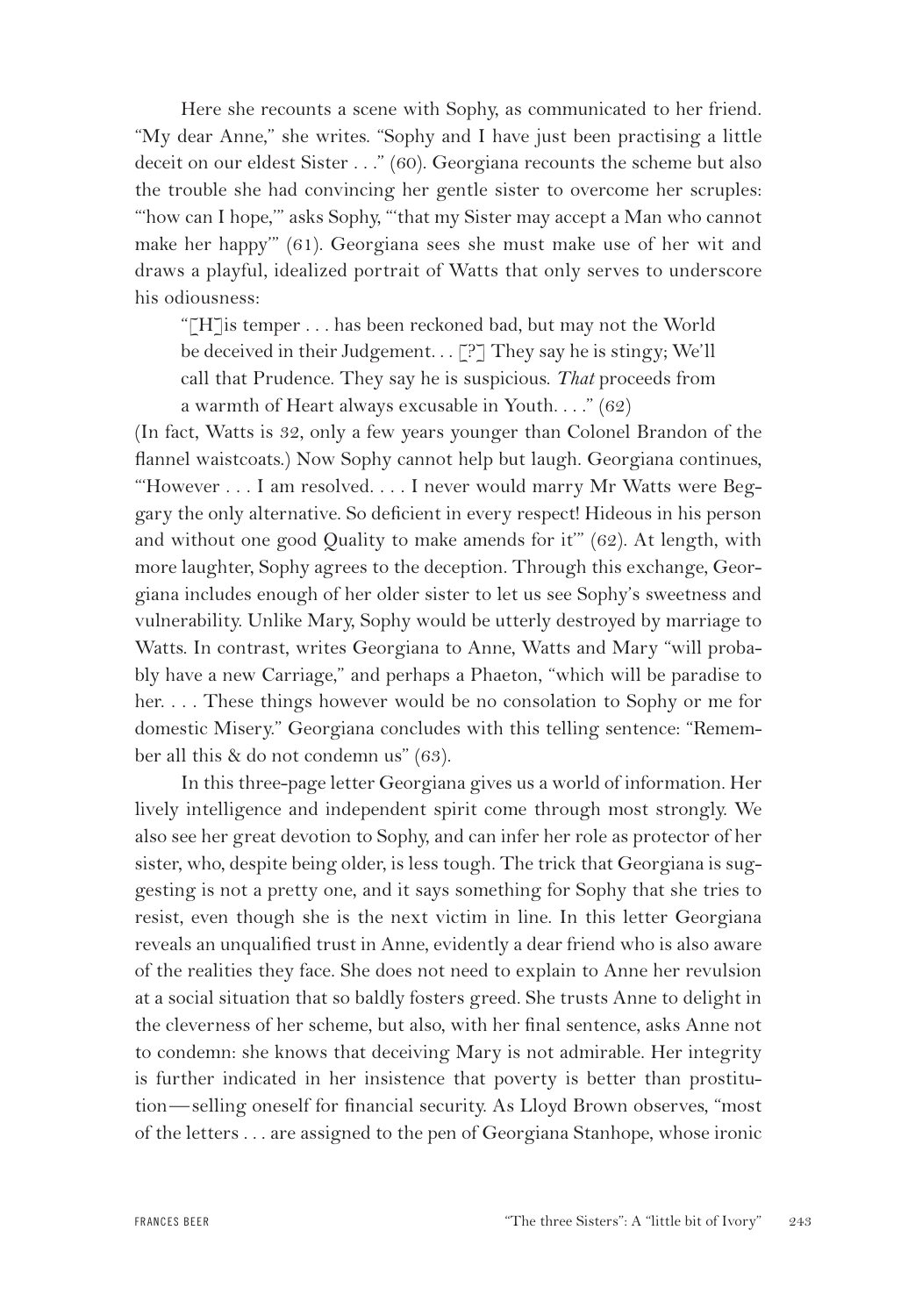detachment anticipates the narrative strategies of the major novels" (155). With these few brush strokes, an early version of Elizabeth Bennet is created.

Mary is a very silly and, finally, a very sad character: "a fool, dazzled and confused by the prospect of marriage" (Southam 35). Her letters to her friend Fanny reveal her to be Georgiana's opposite (in fact the opposition serves to characterize both). Brown notes the essential contrast between the two sisters' accounts: Georgiana's comments are "analytical, . . . carefully constructed" while Mary's . . . are a "breathless jumble of contradictions" (145). Mary has no steadiness of character, no inkling of integrity, no energy beyond that inspired by greed, no loyalty to her sisters (indeed she takes great delight in the idea of besting them). She has no self-awareness: she really does not know if she is "the happiest creature in the World" (57), as she tells Fanny, or if when she accepts Watts, she "shall be miserable all the rest of my Life" (58). She is incapable of rational thought or intercourse. "He is extremely disagreable & I hate him more than any body else in the world. He has a large fortune & will make great Settlements on me; but then he is very healthy. . . . [He is] so stingy that there is no living in the house with him"  $(58)$ . What intelligence Mary may have is successfully neutralized by her acquisitiveness. She is the epitome of the warped and stunted sort of creature that is produced by a materialist, misogynist society. "I beleive I shant have him," she runs on to Fanny. "I would refuse him at once if I were certain that neither of my Sisters would accept him. . . . I cannot run such a risk, so, if he will promise to have the Carriage ordered as I like, I will have him. . . . I hope you like my determination" (59).

Versions of Mary reemerge in the mature novels. In her ignorant folly she is like Lydia but rather more cynical: she wants to drive a hard bargain (though, pettily, it comes down to the "pinmoney"  $[64]$ ). This bargain is close to the bottom of the basement: for what is Mary selling herself ? How horribly unhappy will she be? Does Austen, in fact, ask us to feel compassion for Mary? Perhaps so. Can we imagine (and I think she implicitly asks us to) what it would be like to have sex, night after night, with Mr. Watts? Still, Mary remains resolute. In her pragmatic acceptance of a man she despises, she is similar to Charlotte Lucas and Maria Bertram; in her callous ambition, she looks forward to Lucy Steele and Augusta Elton (those delightful and appalling eighteenth-century throwbacks); as the "bad" sister, she is perhaps like Elizabeth Elliot. Mary seems to have provided a nearly inexhaustible palette for Austen's later use.

Mrs. Stanhope, the mother, is a principal figure in advancing both action and theme. She looks back to the satirical tradition and forward, a little, to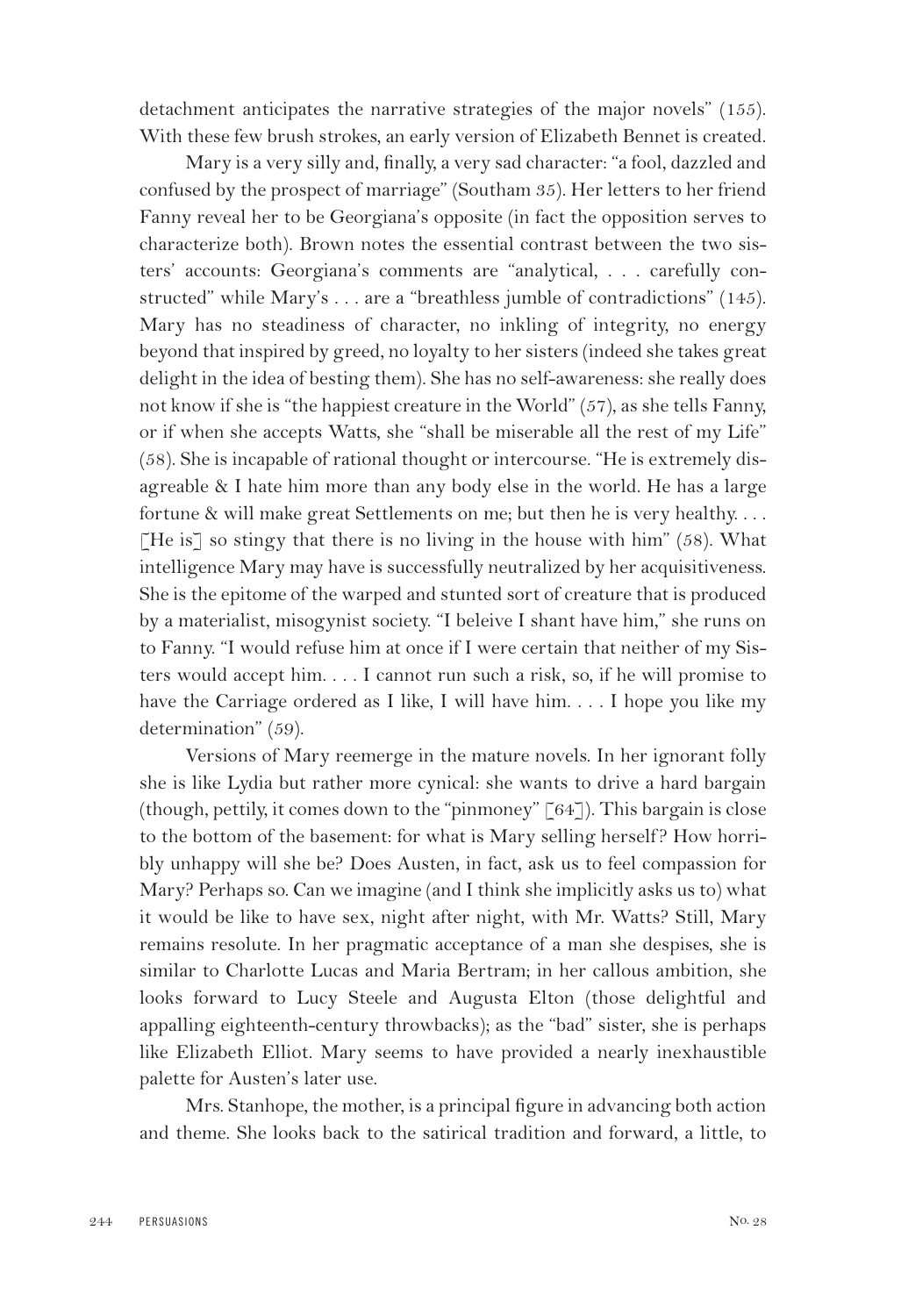Mrs. Dashwood, who, having effectively been left with nothing, understandably fears what will become of her daughters. But in fact, Mrs. Stanhope reveals a gross insensitivity to her daughters' personal happiness that is more akin to that of Mrs. Bennet. In her second letter to Fanny, Mary recounts a recent dialogue with her mother:

Mother came up & told me she wanted to speak with me. . . .

"Ah! . . . (said I) That old fool Mr Watts has told you all about

it. . . . However you shant force me to have him if I dont like it."

"I am not going to force you Child, but only want to know what your resolution is with regard to his Proposals, . . . that if *you* dont accept him *Sophy* may."

"Indeed (replied I hastily) Sophy need not trouble herself for I shall certainly marry him myself." (59)

Mrs. Stanhope feigns sympathy at the start of this scene. As she discovers Mary's ambivalence, she becomes increasingly manipulative, playing a relentless cat-and-mouse game. "'But will Sophy marry him Mama,'" whines Mary, "if he offers to her?"" "Most likely," replies her mother. "Why should not she?'" Mrs. Stanhope is "'determined not to let such an opportunity escape of settling one of [her] Daughters so advantageously" (60). The vain, slowwitted Mary is no match for her.

In this satirical portrait we see that Mrs. Stanhope is in fact rather more complicit than Georgiana and Sophy in driving Mary into the Watts trap. What does Austen's fine brush (*via* Mary), tell us about this mother? She is mercenary, fully aware of the dangers of financial vulnerability, ruthlessly pragmatic. Mary's depiction of Mrs. Stanhope serves to underscore the themes, detailed above, that expose the harsh realities of Austen's world. We are reminded of several desperate animals fighting over one piece of meat. Mrs. Stanhope wants it (however rancid) and intends to get it. Georgiana writes to Anne that "my Mother's resolution . . . I am sorry to say is generally more strictly kept than rationally formed" (61), but the daughter here perhaps shows an excessive generosity towards the mother. Had this mother been the naïve and sentimental Mrs. Dashwood, she might have been forgiven, but Mrs. Stanhope is emphatically a predator—easily as ravenous and unprincipled as Lucy Steele, and with less excuse.

Beyond the Stanhope family, the first character we meet is Mr. Watts. He doesn't get to say much, but what he does say condemns him. He is mean, rude, stingy, ugly. When Mrs. Stanhope begs Mary not to be rude to Watts, he interjects:

"Pray Madam do not lay any restraint on Miss Stanhope by oblig-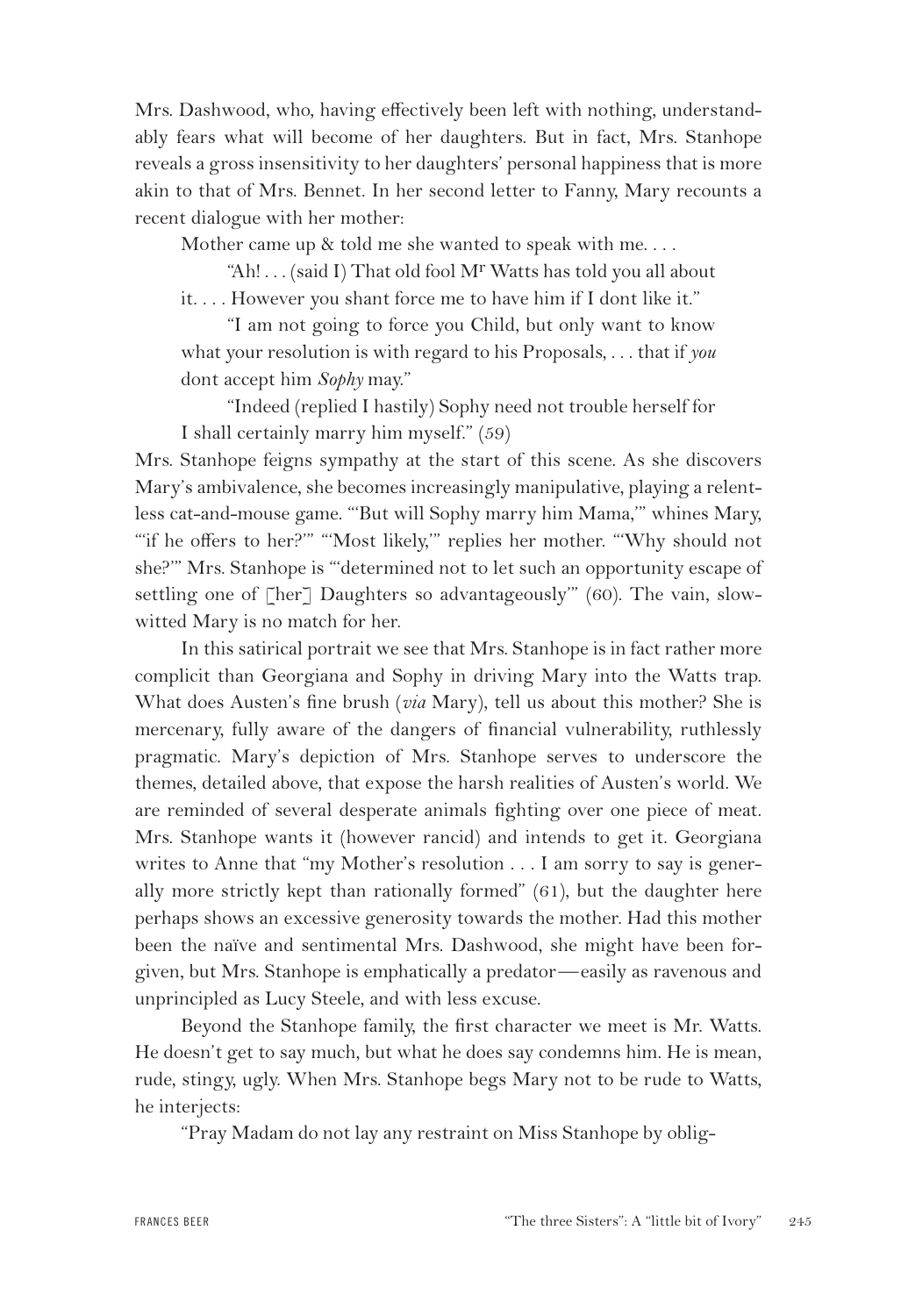ing her to be civil. If she does not choose to accept my hand, I can offer it else where, for as I am by no means guided by a particular preference to you above your Sisters it is equally the same to me which I marry of the three." (64)

He may be compared most immediately to Mr. Collins, though Watts probably is rather the worse of the two. Charlotte Lucas knows how to manage the foolish, malleable Collins, and their life as we see it, when Elizabeth visits, is possibly comfortable for her friend. Watts, *au contraire*, is rigid and pitiless, even punitive. There is no suggestion that Mary, lacking Charlotte's intelligence, will be able to arrange a tolerable life for herself (even if she does get her new carriage).

The mature novels are replete with comparable situations—desperate women willing to compromise—all of which are redolent of something like despair: older women selling their daughters, young women selling themselves, whether for financial expediency, or sexual fantasy, or social advantage, or sheer survival: Isabella Thorpe, Lucy Steele, Lydia Bennet, Charlotte Lucas, Maria Bertram, Augusta Elton, Mrs. Clay. Such examples indicate something approaching an epidemic. The eighteenth-century stereotypes function to underscore this mercenary agenda. In contrast, realistic characters like Georgiana Stanhope and Elizabeth Bennet, who would prefer "Beggary" (Georgiana's term) are rare indeed.

We next meet the Dutton sisters, Kitty and Jemima, who are worthy of serious consideration. Their contrast with the unscrupulous husbandhunters of the later novels is indicated by their mutual shock at the news of Mary's engagement: "that anyone who had the Beauty & fortune (tho' small yet a provision) of Mary would willingly marry Mr Watts, could by them scarcely be credited" (68). Though we see little of them, they show wit, warmth and social awareness, representative—as are Sophy and Georgiana—of Austen's new, realistic project. Kitty, in particular, seems as mischievous as Georgiana: when Mary boasts that, once married, she will be able to chaperone them, Kitty replies,

"You are very good . . . & since you are inclined to undertake the Care of young Ladies, I should advise you to prevail on Mrs Edgecumbe to let you [also] chaprone her six Daughters...."

Kitty made us all smile except Mary. . . . (69) The Duttons would surely have been more fully developed if Austen had continued with "The three Sisters." At a ball, or a dinner—which must have taken place had this fragment been more fully developed—they would have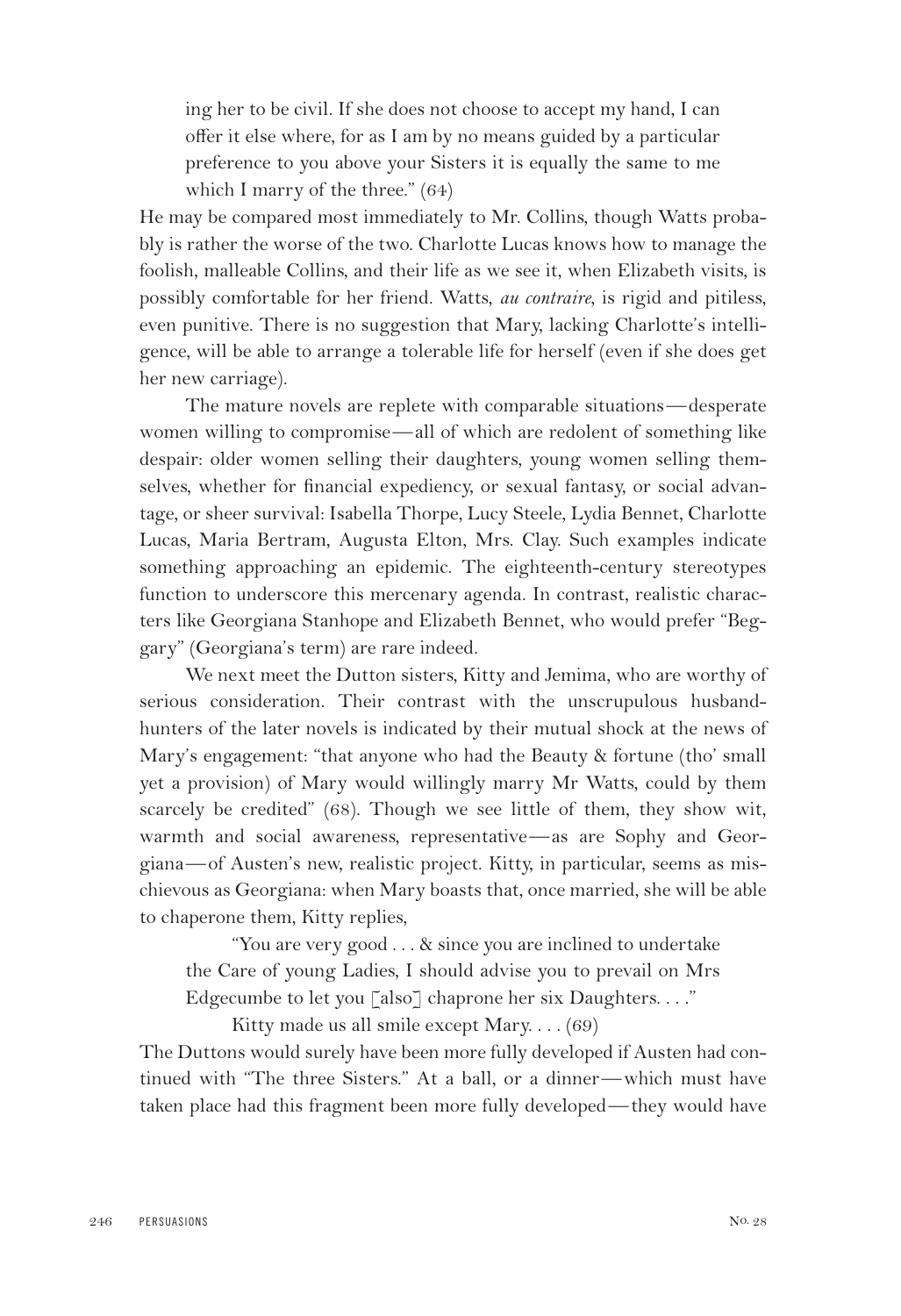been significant both as affectionate allies of Sophy and Georgiana, and as a fulcrum between Mary and her sisters, between satire and realism.

Through Kitty and Jemima we are introduced to the smooth, sardonic Mr. Brudenell, who may look forward to some of Austen's later sexy men: Willoughby, Henry Crawford, Frank Churchill. Brudenell is "distantly connected" to their family, but is on evidently good terms with the sisters, as they are all together "in the dressing-room" (67) when the Stanhopes arrive at Stoneham. Georgiana describes him as a "very handsome Young Man" (67) and six lines later declares him to be "the handsomest Man I ever saw in my Life" (68). Additionally, we learn that he is the son of Sir Henry Brudenell of Leicestershire (67).

So young Brudenell is attractive, well-connected, with the added allure of being from outside the narrow community. Judging by Georgiana's response, Brudenell will turn out to be a sort of love interest for her. As the scene progresses Mary, sadly revealing her eighteenth-century roots, proceeds to make a fool of herself as she brags about her engagement. Brudenell's reaction seems to foreshadow Darcy's scorn of Elizabeth's family:

"However [says Mary of her betrothed] I do not much dislike him tho' he is very plain to be sure."

Mr Brudenell stared, the Miss Duttons laughed & Sophy & I were heartily ashamed of our Sister. (69)

Interestingly, at this point, Georgiana begins to feel sorry for Mary, calling her "the poor Girl." Her compassion sheds critical light on Brudenell's subsequent reaction: "I was sorry for my Sister's sake," writes Georgiana, "to see that Mr Brudenell seemed to take pleasure in listening to her account  $\dots$  & even encouraged her by his Questions & Remarks, for it was evident that his only Aim was to laugh at her" (69). Brudenell's pleasure in toying with Mary may, as Susan Allen Ford suggests, "look forward to Catherine Morland's suspicion that Henry Tilney indulged himself a little too much with the foibles of others" and is perhaps more reprehensible than Darcy's snobbery.

Brudenell's amusement in this quarter evidently palls, and so he looks elsewhere for diversion. "He kept his Countenance extremely well," reports Georgiana, but "[a]t length . . . seemed fatigued & Disgusted with [Mary's] ridiculous Conversation [and] turned from her to us" (70). This preferential treatment must have pleased Georgiana, who goes on to say that he "spoke but little to [Mary] for about half an hour before we left Stoneham" (70). Brudenell's skill at playing members of an attentive female audience off against one another might be compared with that of Henry Crawford and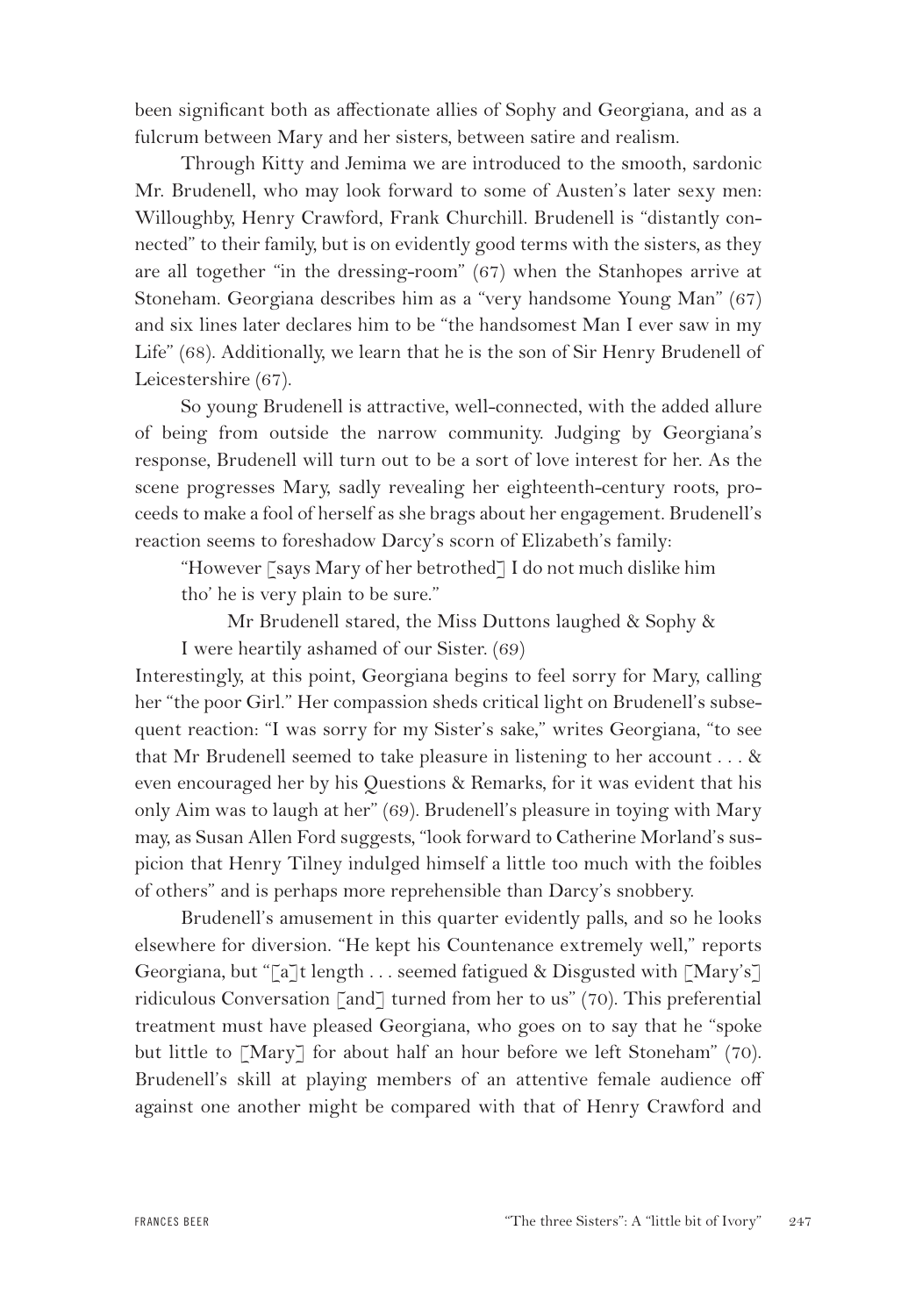Frank Churchill; and like Crawford and Churchill we sense that not only is he attractive but also bored and idle. The fact that he is good at disguise—keeping "his Countenance"—may mean that, like Willoughby or Wickham, he will turn out to be more generally duplicitous. In his character the transition away from parody would seem to be complete. Although we never actually "hear" his voice (in Georgiana's letter he is not quoted), the complexity of his character emerges even in this short scene: he is sly and manipulative, but also suave, charming, sexy, intriguing. He is the opposite of ridiculous: he is compelling, and he is sinister. Despite the mixed messages that Georgiana herself gives to Anne, "[a]s soon as we were out of the House we all joined in praising the Person & Manners of Mr Brudenell" (70).

Really, "The three Sisters" is something of a *tour-de-force*. We have been presented with an entire cast of characters and a nascent plot, all within the scope of twelve pages. In addition we encounter a paradigm of the adroit balancing act between satire and realism that will continue to figure in Austen's mature novels. In the tradition of "Love and Freindship" Mary represents the parodic strand of the narrative. She is relentlessly predictable (grasping, competitive). In contrast we have the two younger Stanhope sisters, Sophy and Georgiana. Their characterization and implied plight *vis-à-vis* the marriage game are in the same realistic vein as *Catharine*. The sympathetic Dutton sisters too are presented realistically, perhaps recalling Catharine's friends, the Miss Wynnes. In the two male figures, we find a quintessential blending of the strands: the robotic Watts *vs.* the sinuous Brudenell (later to be reconfigured as Mr. Collins and George Wickham).

"The three Sisters" resonates with implied sexual politics and a more general critique of society's materialism. As Claire Tomalin says, "The three Sisters" is "a distinctly brutal story about mercenary matchmaking" (78). Austen effectively blends parody and social realism to make her political point. Having so firmly established, with the visit to the Duttons, her realist project, she concludes the fragment with an emphatic return to parody. Upon their return to the Stanhopes', Mary and Watts are soon at it, hammer-andtongs. "'Courting! (replied Mary) we have been quarrelling. Watts is such a Fool! I hope I shall never see him again'" (70). But after the indefatigable Mrs. Stanhope's intervention, the evening ends with "Watts . . . going to Town to hasten the preparations for the Wedding" (71).

Copeland's comments help bring into focus the message of "The three Sisters," as it cogently presents an example of the "economic dilemma" to be found in the later novels: "Three young women and their mother argue over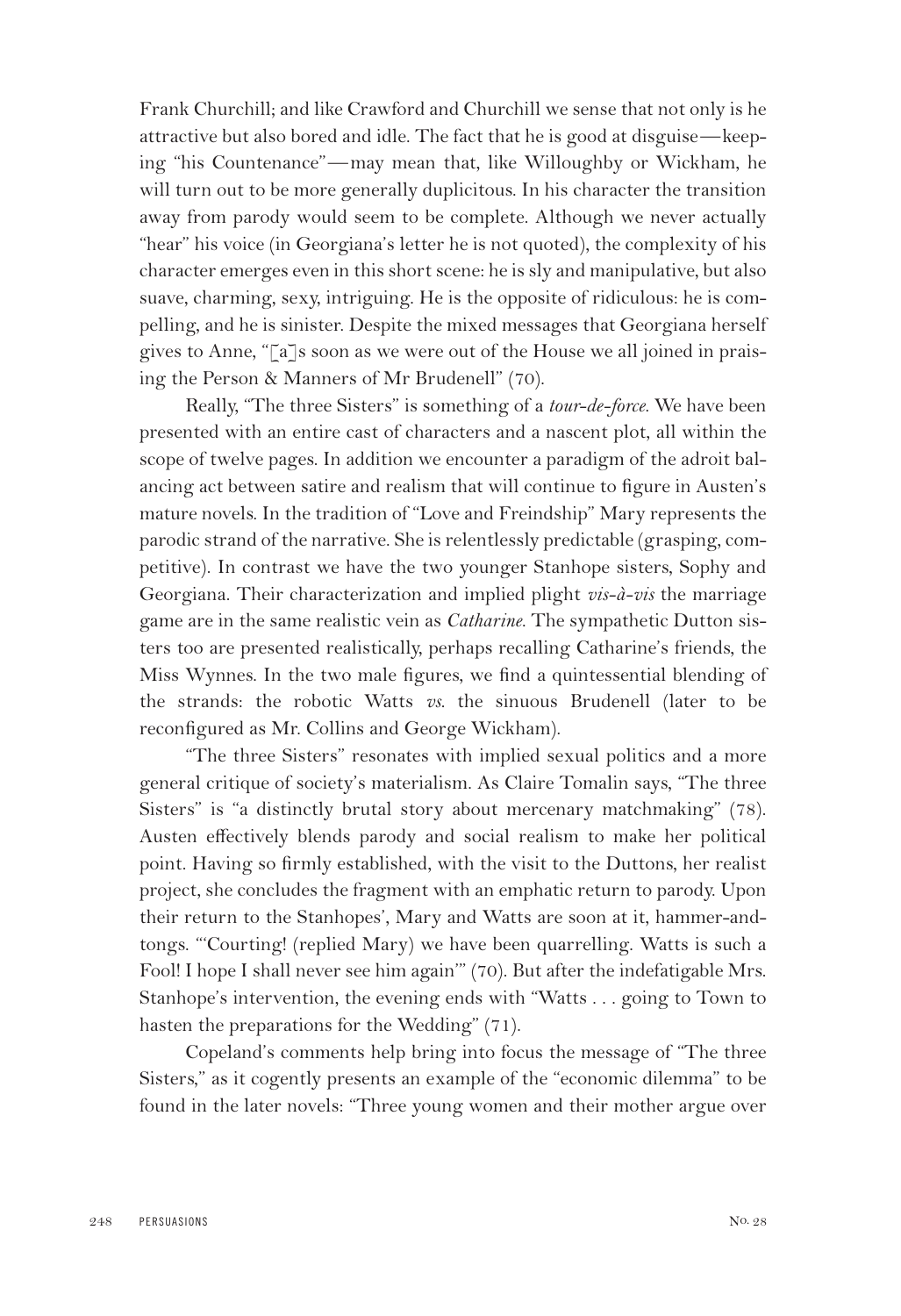a wealthy suitor: while two of the sisters attempt to dodge their position as negotiable commodities in the market, the third tries to raise the bargaining price . . ." (158). So Copeland implicitly points to Austen's effective braiding of parody and realism. "The three Sisters," he argues, deals with "women's vulnerability in a male-dominated system. [Women are often in the impossible] dual role, as consumer and commodity at once, often in the same transaction" (156). Here he must allude to Mary's dilemma: it's she who, specifically, is both consumer and consumed. In political terms, Mary is the real victim of this story. In an interesting twist, the story's avaricious clown in fact turns out to be the object of compassion. And it is a mark of the genius of "The three Sisters" that Austen could, with her fine brush, so deftly blend parody and realism in this brilliant bit of ivory.

### **NOTE**

1. In her list of Contents for Volume the First, Austen writes a lower case "three," as she does for "The beautifull Cassandra" (*MW* 3). As Southam concurs, so will I.